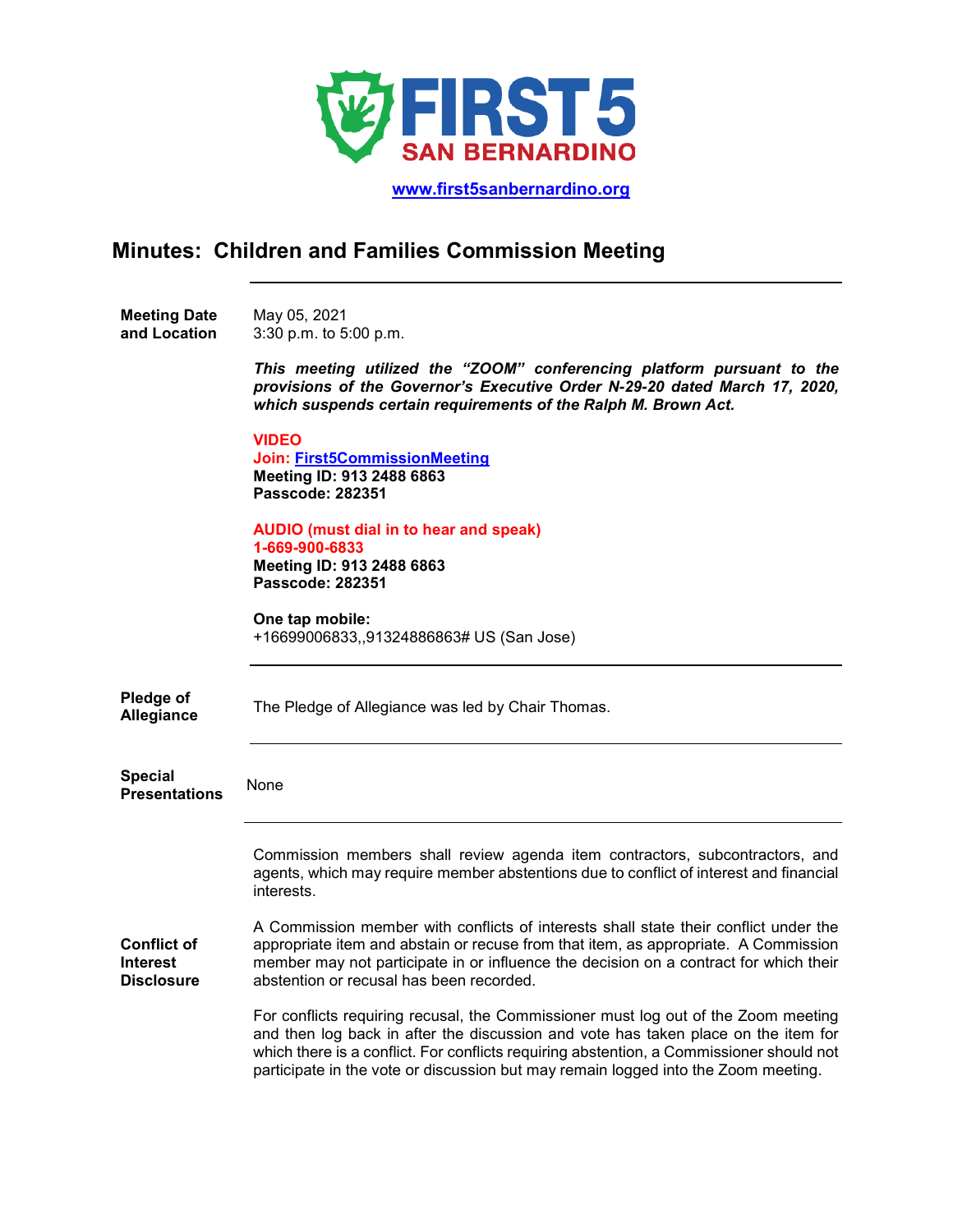| <b>Attendees</b>                                                                                            | <b>Commissioners</b><br>Supervisor Joe Baca, Jr.,<br>Dr. Margaret Hill<br>$\bullet$<br><b>Gary Ovitt</b><br>$\bullet$<br>CaSonya Thomas<br>$\bullet$<br>Elliot Weinstein, M.D.<br>$\bullet$<br><b>Staff</b>                                                                                                                                                                                                                                                                                                                                                                                                                                                                                                                                                                                                                                                                                                                                                                                                                                                                                                        |
|-------------------------------------------------------------------------------------------------------------|--------------------------------------------------------------------------------------------------------------------------------------------------------------------------------------------------------------------------------------------------------------------------------------------------------------------------------------------------------------------------------------------------------------------------------------------------------------------------------------------------------------------------------------------------------------------------------------------------------------------------------------------------------------------------------------------------------------------------------------------------------------------------------------------------------------------------------------------------------------------------------------------------------------------------------------------------------------------------------------------------------------------------------------------------------------------------------------------------------------------|
|                                                                                                             | Cindy Faulkner, Assistant Director<br>Ann Calkins, Executive Assistant<br>$\bullet$<br>Scott McGrath, Deputy Director of Systems and Communications<br>$\bullet$<br>Traci Homan, Business Support Manager<br>$\bullet$<br>Will Kariuki, Staff Analyst II<br>$\bullet$<br>Peter Tawadros, Staff Analyst II<br>$\bullet$                                                                                                                                                                                                                                                                                                                                                                                                                                                                                                                                                                                                                                                                                                                                                                                             |
| <b>Changes to the</b><br>Agenda                                                                             | Ann Calkins, Commission Secretary, announced Agenda Item 3's presenter will be<br>Scott McGrath, Deputy Director in place of Dr. Wendy Lee, Staff Analyst II.                                                                                                                                                                                                                                                                                                                                                                                                                                                                                                                                                                                                                                                                                                                                                                                                                                                                                                                                                      |
| <b>Executive</b><br>Director's<br>Report – by:<br>Cindy<br>Faulkner,<br><b>Assistant</b><br><b>Director</b> | <b>First 5 Association's Annual Advocacy Day, April 27</b><br>This year's theme: Whole-Child, Whole- Family focusing on Prevention, Equity &<br>Systems Coordination. Ms. Faulkner thanked James Moses and First 5 Staff,<br>Dr. Wendy Lee and Erika Willhite, for their participation with legislative visits. The First<br>5 team met with Assembly Members James Ramos and Eloise Gomez-Reyes as well<br>as Senators Connie Leyva and Rosilicie Ochoa Bogh. Talking points included Early<br>Childhood Mental Health, Health Equity, support for the Child Care Sector and<br>Financial Stability for Families. The legislators were asked to support SB 395 which<br>places a \$2.00 tax on vaping products. Fifteen percent of the revenue generated would<br>go to First 5. The First 5 team also asked the legislators to support Senator Josh<br>Newman's proposal to allocate one-time general funds in the amount of \$20 Million to<br>the First 5 Association to work on integrating all 58 counties early childhood systems<br>and align them with the State's Master Plan for Early Learning & Care. |
|                                                                                                             | <b>Mental Health Awareness Webinar, May 20</b><br>In partnership with Loma Linda University Children's Hospital, First 5 will host a Mental<br>Health Webinar on May 20 <sup>th</sup> from 9:00 a.m. to Noon. Presenters include Dr. Rishi<br>Parikh Department of Behavioral Health and First 5's Deputy Director Scott McGrath<br>and Dr. Wendy Lee. Presentations will focus on "re-energizing" parent-child<br>connections.                                                                                                                                                                                                                                                                                                                                                                                                                                                                                                                                                                                                                                                                                    |
|                                                                                                             | <b>State of Children Report for Inland Southern California</b><br>First 5 staff are having conversations with First 5 Riverside, First 5 Imperial and UCR's<br>Center For Social Innovation (CSI) to discuss developing a State of the Children<br>Report, which would encompass all three counties. The report would include<br>qualitative and quantitative data as wells as community stakeholder participation. First<br>5 will provide updates as this work progresses.                                                                                                                                                                                                                                                                                                                                                                                                                                                                                                                                                                                                                                       |
| <b>Advisory</b><br><b>Committee</b><br>Report                                                               | James Moses, Advisory Committee Vice Chair reported the following:<br>The Advisory members met on March 23rd.                                                                                                                                                                                                                                                                                                                                                                                                                                                                                                                                                                                                                                                                                                                                                                                                                                                                                                                                                                                                      |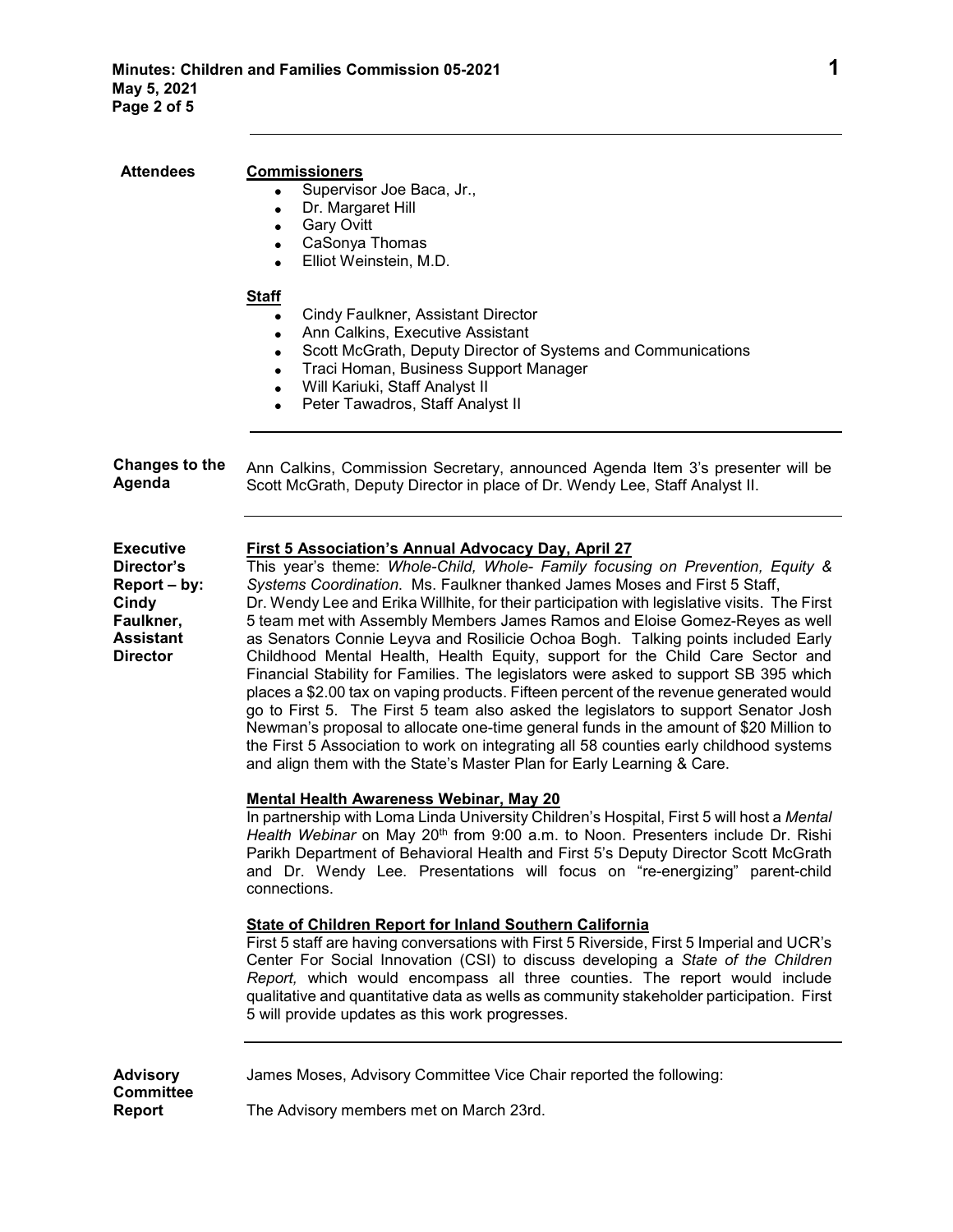For the last several months, First 5 staff, with the assistance of Preschool Services and Child Care Resource Center staff, have been actively seeking parents to join the Advisory Committee and consider lending their voices and first-hand knowledge of what is needed in their communities, as this is so important to the systems-building work that F5SB is looking to lead and support.

Three community-active parents joined as new members at the March meeting. They are Amanda Garcia, Hasan Hasan and Reyna Sanchez. The Committee has a goal to add five new parent members. Dr. Cherina Betters, who is Chief of Equity and Access for the San Bernardino County Superintendent of Schools also joined as a new member.

Members heard presentations relating to asthma and the latest developments regarding the Family Resource Center Network Initiative. There are efforts underway to re-develop this collaborative, which is currently being led by Children's Network Officer, Janki Patel, along with First 5. Commission members will be informed of any future updates.

Members were given an overview of the four major goals of the Governor's Master Plan which was released in December 2020. The four goals cover and discuss in depth unifying and strengthening programs and services to support children's learning and development; supporting children's learning by enhancing educator competencies; unifying funding to advance equity and opportunity and streamlining early childhood governance and administration to improve equity. Equitable treatment of children is prominent throughout the Master Plan due to many discussions and challenges recently noted.

Members were also briefed on a list of early care and education bills that are currently going through the legislation.

And lastly, members were asked to consider joining the newly created First 5 Advocacy Subcommittee. Members are especially needed who can offer information, input and be involved in some robust discussion that will help us understand what legislation is critical to our children and families and programs in San Bernardino County. We are looking for members who can communicate via email and periodic meetings to look at legislation that is currently being introduced in the Assembly or Senate and prioritize as to which legislation has the greatest impact to San Bernardino County.

The next Advisory Committee meeting is May 18, 2021.

| Item No. | <b>CONSENT</b>                                                                                                                                                                              |
|----------|---------------------------------------------------------------------------------------------------------------------------------------------------------------------------------------------|
|          | Approve Minutes of March 3, 2021 Commission Meeting.                                                                                                                                        |
| 1        | Motion by Commissioner Ovitt and seconded by Commissioner Hill to approve the<br>Consent Item. Pursuant to Government Code section 54953 (b)(2), a roll call vote was<br>called as follows: |
|          | Commissioner Baca, Jr.: Aye                                                                                                                                                                 |
|          | Commissioner Hill: Aye                                                                                                                                                                      |
|          | <b>Commissioner Ovitt: Aye</b>                                                                                                                                                              |
|          | Commissioner Weinstein: Aye                                                                                                                                                                 |
|          | Without further comment or objection, motion carried by unanimous vote.                                                                                                                     |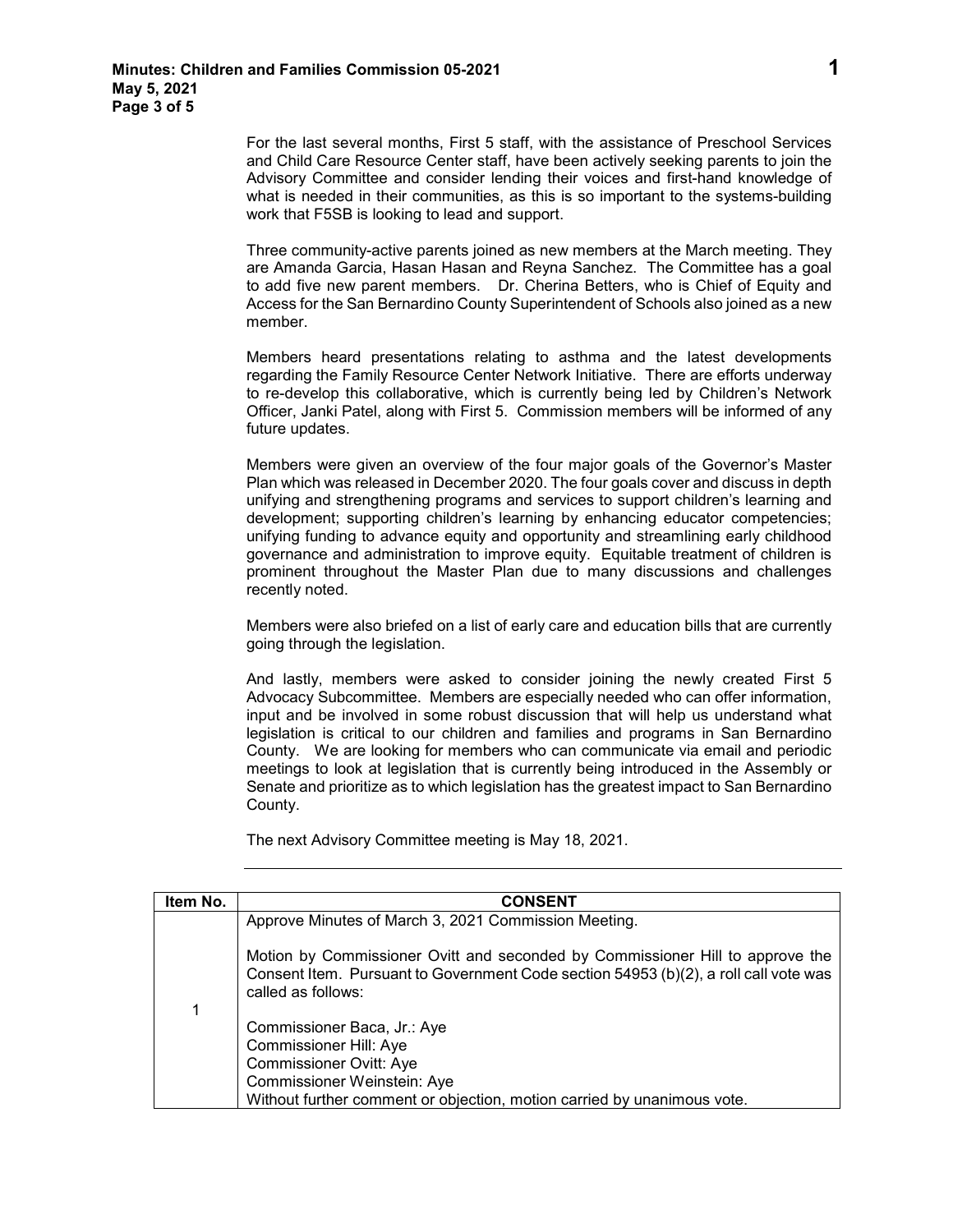**Public**

| Item No.       | <b>DISCUSSION</b>                                                                                                                                                                                |
|----------------|--------------------------------------------------------------------------------------------------------------------------------------------------------------------------------------------------|
| $\overline{2}$ | Conduct Public Hearing on California Children and Families Commission Annual<br>Report for Fiscal Year 2019-2020.<br>(Presenter: Scott McGrath, Deputy Director of Systems and Impact, 386-7706) |
|                | Public Hearing conducted. No comments received.                                                                                                                                                  |

| Item No. | <b>INFORMATION</b>                                                                                                                                                                                                                                                                                                                                                                                          |
|----------|-------------------------------------------------------------------------------------------------------------------------------------------------------------------------------------------------------------------------------------------------------------------------------------------------------------------------------------------------------------------------------------------------------------|
| 3        | Receive information on Amendment A1 for the non-financial Memorandum of<br>Understanding Contract No. 20-610 with the County of San Bernardino Children and<br>Family Services and the Family and Community Support Partnership - Expansion<br>providers for the term of August 1, 2020, through June 30, 2022.<br>(Presenter: Scott McGrath, Deputy Director of Systems and Impact, 386-7706)              |
| 4        | Receive information on approval of employment contract entered into by the County<br>of San Bernardino upon request by the Children and Families Commission Executive<br>Director for Peter Tawadros to provide services to Children and Families Commission<br>as a Staff Analyst II for the period of March 27, 2021 through March 26, 2024.<br>(Presenter: Cindy Faulkner, Assistant Director, 386-7706) |

| r uvilu<br>Comment                | None                                                                                                                                                                                                                                                                                                                                                                                                                                                                                                                                                                                                                                                                                                                                                                                                                                                                                                                          |
|-----------------------------------|-------------------------------------------------------------------------------------------------------------------------------------------------------------------------------------------------------------------------------------------------------------------------------------------------------------------------------------------------------------------------------------------------------------------------------------------------------------------------------------------------------------------------------------------------------------------------------------------------------------------------------------------------------------------------------------------------------------------------------------------------------------------------------------------------------------------------------------------------------------------------------------------------------------------------------|
| <b>Commissioner</b><br>Roundtable | Supervisor Baca, Jr., asked that First 5 consider what their role might be in how to<br>address the asthma issue now that schools are re-opening and it is a big concern to<br>many.                                                                                                                                                                                                                                                                                                                                                                                                                                                                                                                                                                                                                                                                                                                                          |
|                                   | Commissioner Hill welcomed First 5 new employee, Peter Tawadros. Dr. Hill also<br>posed a question regarding children back in school and their comfort level around their<br>teachers who may be informed of possible child abuse in the home. Is First 5 notified<br>if there is a report of abuse in the home even if the child in question is over 5 years of<br>age? Chair Thomas stated in regards to investigations conducted by the Children and<br>Family Services (CFS) all children in the home are interviewed, regardless of age.<br>Depending on the child's ability to communicate, other strategies are used to obtain<br>further information if the child cannot communicate it verbally.                                                                                                                                                                                                                     |
|                                   | Cindy Faulkner answered that there is a mandated reporting responsibility with all First<br>5 contracted agencies and this language is included in their contracts. Contractors<br>under First 5's Family Community Support and Partnership (FCSP) Initiative focus<br>reducing child abuse rates through their program offerings, such as case management<br>and parenting classes. First 5 works closely with Children and Family Services who<br>are mandated to report abuse of children. First 5 also works closely with the Children's<br>Assessment Center and the work they are doing with families who've had children<br>affected by abuse.<br>Superior Court Judge Annemarie Pace also confirmed that CFS investigates the whole<br>family, including all the children, regardless of age. If domestic violence and substance<br>abuse is noted, this would affect the removal of any of the children in the home. |